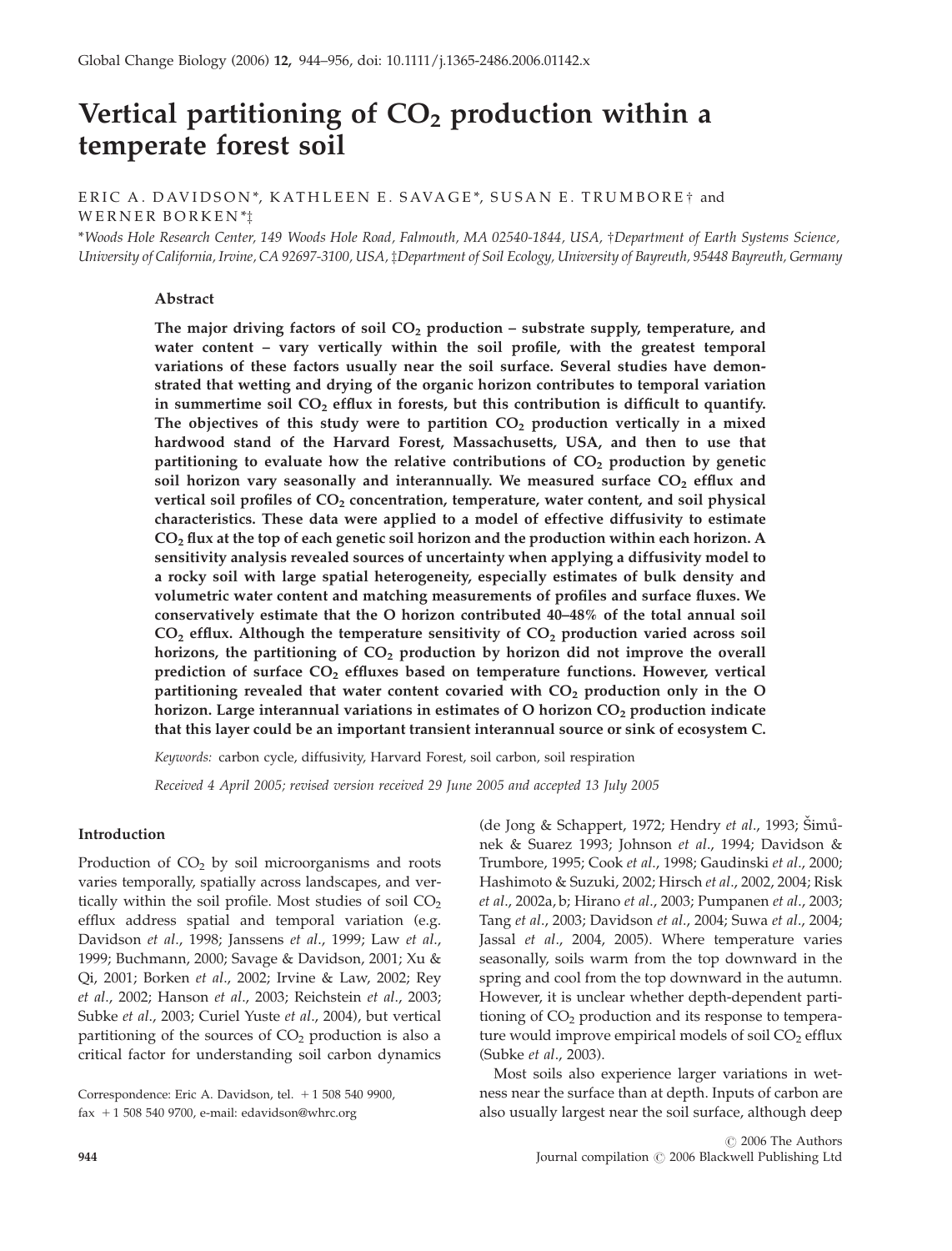root inputs can be important (Nepstad et al., 1994; Jobbágy & Jackson, 2000). Hence, the major driving factors of soil  $CO<sub>2</sub>$  production – substrate supply, temperature, and water content – all vary vertically within the soil profile, with the greatest temporal variability usually near the soil surface.

Carbon in the organic horizons at the surface of forest soils has mean residence times ranging from a less than a year to a few decades, depending on litter quality and climate (Trumbore 2000). Significant inputs of C to the litter layer mean that decomposition in the organic horizon probably contributes significantly to the total  $CO<sub>2</sub>$  efflux from the soil, and the relatively short mean residence times of C in the organic horizon mean that this contribution is potentially subject to rapid change. Experiments using irrigation (Borken et al., 2003; Lee et al., 2004) and throughfall exclusion (Borken et al., 2006) have demonstrated that wetting and drying of the organic horizon accounts for a large fraction of temporal variation in summertime soil  $CO<sub>2</sub>$  efflux. Although the variable contribution of the organic horizon to soil  $CO<sub>2</sub>$  efflux is clear, it is difficult to quantify. The objectives of this study were to partition  $CO<sub>2</sub>$  production vertically in a mixed hardwood forest of New England, USA, and then to use that partitioning to evaluate how the relative contributions of  $CO<sub>2</sub>$  production by genetic soil horizon vary seasonally and interannually.

## Materials and methods

## Site description

The study was conducted in a mixed deciduous forest at the Prospect Hill tract of the Harvard Forest (42°32'N, 72°11'W) at 340 m elevation, in Petersham, MA, USA. The present forest developed after a hurricane in 1938 and is dominated by red maple (Acer rubrum L.) and red oak (Quercus rubra L.). Black birch (Betula lenta), white pine (Pinus strobus) and hemlock (Tsuga canadensis) are also present. Before the hurricane, a similar mixed deciduous forest had developed on pastures abandoned since the late 19th century (Foster, 1992). The O horizon is 3–8 cm thick, stores about 7 kg  $\text{m}^{-2}$  of organic matter, and consists of Oi, Oe, and Oa horizons (Borken et al., 2006). As a result of 19th century agricultural use, the upper mineral soil is partly disturbed as indicated by varying depths of the A horizon from 2 cm down to 15 cm. The thickness of the total mineral soil varies from 40 to 65 cm and has rock contents up to 40% by volume. The soils are well-drained, fine sandy loams on glacial till, classified as the Canton series, Typic Dystrochrepts. The soils are acidic (pH of A horizon in water: 4.3; Compton & Boone, 2000). Mean annual air temperature is  $8.5\textdegree C$  and mean annual precipitation is  $1050\text{ mm}$ ,

with precipitation evenly distributed throughout the year. Snow intermittently covers the soil from December to April. Potential evapotranspiration rates often exceed precipitation from June to August, resulting in decreasing soil moisture (Borken et al., 2006).

## Soil respiration measurements

We have been measuring soil  $CO<sub>2</sub>$  efflux since 1995 at several landscape positions (Davidson et al., 1998; Savage & Davidson, 2001) within the footprint of an eddy covariance tower (Barford et al., 2001) at the Prospect Hill tract of the Harvard Forest. In this study, we use data from the  $20 \,\mathrm{m} \times 20 \,\mathrm{m}$  study plot located near the base of the tower, where we also have instrumented soil pits. Six PVC rings (25 cm diameter) were installed randomly at this site in 1995. Flux measurements have been made on a weekly basis during the summer, biweekly during spring and autumn, and as conditions permit during the winter. When snow is present, we place a chamber top directly over the snow surface rather than over a ring. However, when snow cover is discontinuous we avoid measurements because of the extreme heterogeneity of the surface exchange processes.

Details of flux measurements are provided by Savage & Davidson (2003). Briefly, a vented cover is placed over the ring and air is circulated at a rate of  $0.5 L min^{-1}$ between the chamber and an infrared gas analyzer (IRGA) for a period of about 5 min. The IRGA was calibrated daily using a certified standard. The flux is calculated from the slope of the increase in  $CO<sub>2</sub>$  concentration of the chamber, adjusted for temperature and pressure. Davidson et al. (2002b) have evaluated the potential sources of uncertainty, error, and bias in this chamber-based system. This manual system was also in good agreement with an automated system (Savage & Davidson, 2003).

## Quantitative soil pits

Two quantitative soil pits were excavated at the tower site (Gaudinski et al., 2000). A grid with  $10 \text{ cm} \times 10 \text{ cm}$ increments was established over the surface of each  $1 m \times 1 m$  soil pit. As each genetic horizon was removed, the depth to the horizon below was measured at each of the grid points. For each horizon, all coarse roots and coarse rocks were collected and weighed separately. All soil material was also collected and weighed at field moist conditions. Subsamples of each horizon were retained for drying, weighing, sieving for gravel content  $(>2 \text{ mm})$ , and total C analysis using a CN analyzer. Bulk density (BD) of each horizon was determined by dividing the sum of the mass of soil and rocks by the volume of the horizon, based on the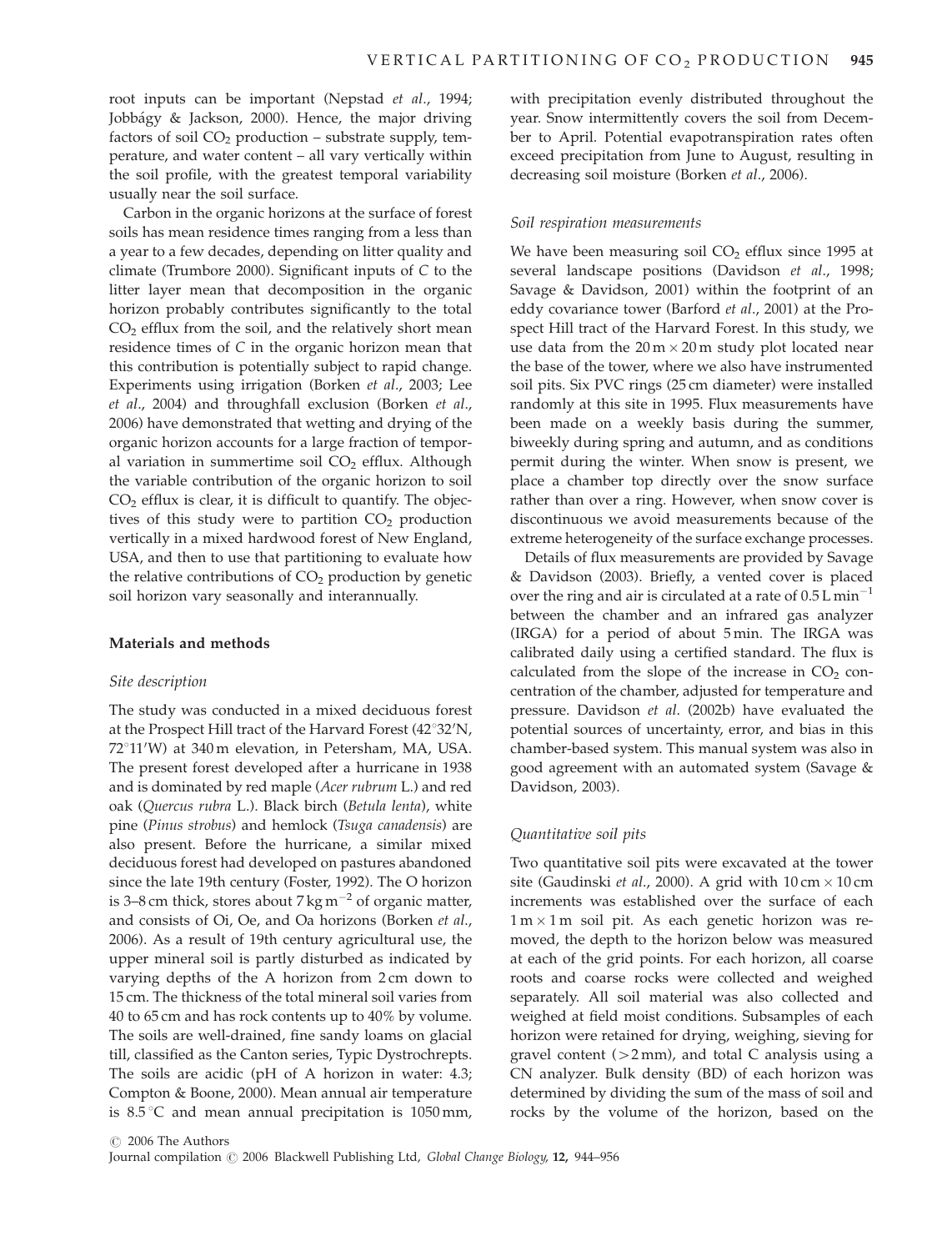average depth of the horizon. Volumetric coarse rock fraction (RF) of each horizon was determined by converting the mass of the coarse rocks to volume, using an assumed particle density of 2.65  $\rm g\,cm^{-3}$ , and then dividing that value by the volume of the horizon.

## Temperature, water, and  $CO<sub>2</sub>$  profiles

While each soil pit was open, time domain reflectometry (TDR) probes, type T thermocouple wire for measuring temperature, and 3 mm diameter stainless steel tubes for gas sampling were inserted horizontally into the pit walls at selected depths, as described by Davidson & Trumbore (1995). In general, these probes were installed at the interfaces of each horizon and at the middle of the A and  $B_{w1}$  horizons. After installation, the wires and tubes were bent upwards to bring them to the surface, and the pits were backfilled. The TDR soil moisture probes (Campbell Scientific, Logan, UT, USA) were interfaced with a cable tester and a datalogger to record waveforms on an hourly basis. The dielectric constant of the soil was then converted to volumetric soil moisture based on our own laboratory calibrations using intact soil cores. Temperatures were also logged hourly.

Soil CO<sub>2</sub> profiles were measured on the same days as soil respiration measurements. Each tube was flushed by withdrawing and discarding  $15 \text{ cm}^3$  of soil air, using a syringe and needle inserted into a fitting and septum at the exposed end of the tube. Duplicate samples of  $10 \text{ cm}^3$  soil air were then withdrawn from each tube and returned to the nearby field laboratory. These samples were injected into a sample loop and then into a stream of CO<sub>2</sub>-free air to an IRGA, as described by Davidson  $\&$ Trumbore (1995). The  $CO<sub>2</sub>$  concentrations were proportional to peak areas recorded by the IRGA for each injection, as determined by a standard curve using injections of known concentrations. Good agreement between consecutively sampled duplicates indicated that the volume of gas removed from the tubes did not significantly affect the  $CO<sub>2</sub>$  concentration at the end of the sampling tube within the soil.

# Modeling effective diffusivity and  $CO<sub>2</sub>$  production by depth

We used the approach of modeling  $CO<sub>2</sub>$  production as a function of depth described by Davidson & Trumbore (1995) and Gaudinski et al. (2000), except that the more recent diffusivity model of Moldrup et al. (2000) was used as outlined here. Total porosity  $\rm (cm^3\,cm^{-3})$  was calculated from measures of BD:

total porosity = 
$$
1 - (BD/PD)
$$
, (1)

where BD is the measured bulk density and PD is the weighted average particle density of minerals (assumed particle density of  $2.65\,\text{g}\,\text{cm}^{-3}$  and organic matter (assumed particle density of  $1.4 \text{ g cm}^{-3}$ ):

$$
PD = [(OM \times 1.4) + (100 - OM) \times 2.65]/100, \quad (2)
$$

where OM is the percent organic matter, assuming that it is 58% carbon.

The ratio of diffusivity in soil  $(D_P)$  to diffusivity in air  $(D<sub>O</sub> = 0.139 \text{ cm}^2 \text{ s}^{-1}$  for CO<sub>2</sub> at 273 K and 1 atm) was calculated following the model of Moldrup et al. (2000):

$$
D_{\rm P}/D_{\rm O} = (2\varepsilon_{100}^3 + 0.04\varepsilon_{100}) \times (\varepsilon/\varepsilon_{100})^{2 + (3/b)} \times (T/273)^{1.75},\tag{3}
$$

where T is the soil air temperature in kelvin,  $\varepsilon$  is the ambient air-filled porosity (total porosity – volumetric water content from TDR measurements;  $\text{cm}^3 \text{ cm}^{-3}$ ),  $\varepsilon_{100}$ is the air-filled porosity at  $-100$  cm  $H<sub>2</sub>O$  tension (i.e. the  $-10$  kPa treatment of an intact soil core on a pressure plate), and  $b$  is the slope of the line determined from the water retention curve:

$$
Log - \Psi = a + b\theta,
$$
\n(4)

where  $\Psi$  is the water potential and  $\theta$  is the volumetric water content of the pressure plate measurements. The water retention curves are from Savage & Davidson (2001) and were derived from four intact soil cores sampled at the same tower site. The curve for duplicate cores from the 0 to 10 cm depth of the mineral soil were used for the A horizon and the curve for duplicate cores from the 10–20 cm depth increment were used for B and C horizons.

The  $\varepsilon_{100}$  term represents macroporosity, whereas the b term characterizes the pore-size distribution (Moldrop et al., 2000). This diffusivity model, like the others commonly used in the literature (e.g. Davidson & Trumbore, 1995; Rolston & Moldrup, 2002; Suwa et al., 2004), is based on studies of diffusion through porous media. In the glacial till soils of New England, the coarse RF can exceed 20%, which requires consideration of how the diffusivity models should be modified to accommodate a significant, heterogeneous, nonporous component of the soil. Moreover, the intact soil cores used for the water retention curves included gravel, but they obviously did not include large rocks. Therefore, we modified the  $\varepsilon_{100}$  term to adjust for the bias in the estimates of volumetric air and water contents at field capacity in cores that did not contain the average composition of coarse RF. The fraction of the volume occupied by water in small intact cores at field capacity is larger than the fraction of total soil bed volume occupied by the water at field capacity in the undisturbed soil that also contains rocks (Fig. 1). Hence, the water content at field capacity was adjusted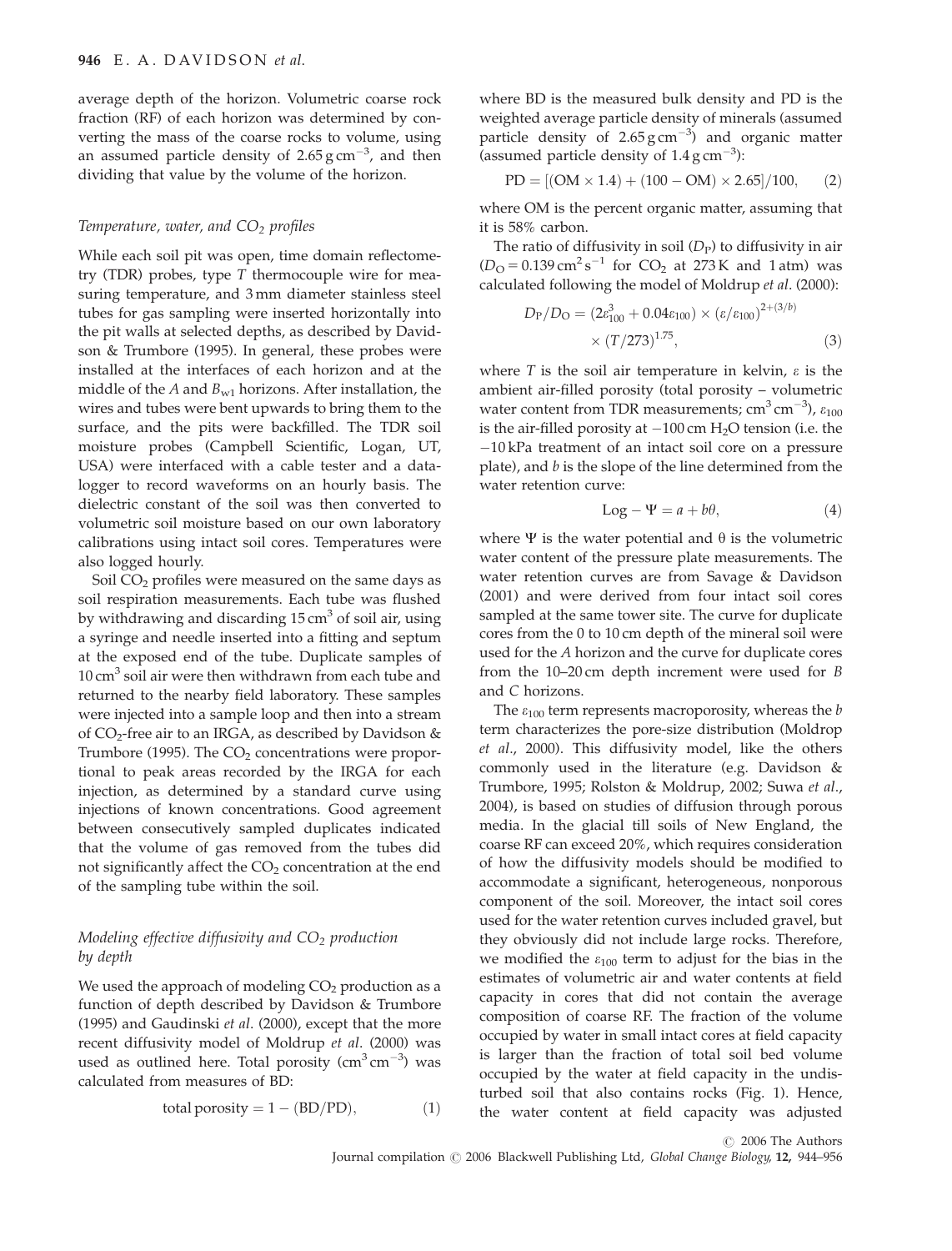| Air-<br>filled<br><b>I</b> porer<br>space:<br>10% | Water-filled<br>pore space:<br>32% | Soil (<2mm) and<br>gravel fraction:<br>37% | Coarse<br>rock<br>fraction:<br>21% |
|---------------------------------------------------|------------------------------------|--------------------------------------------|------------------------------------|
|---------------------------------------------------|------------------------------------|--------------------------------------------|------------------------------------|

**Soil bed space sampled by intact cores = 79%**

**Water content at field capacity in cores = 0.32/(0.10 + 0.32 + 0.37) = 0.405**

Fig. 1 Illustration of adjustment needed for applying the water content at field capacity  $(\theta_{100})$ , determined in intact soil cores, to the field situation. In this example for the B horizon at our tower study site, the coarse rock fraction was 21% and the water content at  $-100 \text{ cm}$  H<sub>2</sub>O tension in the intact cores was  $0.405 \,\mathrm{cm}^3 \,\mathrm{cm}^{-3}$ .



Fig. 2 Soil concentration profiles of radon (squares) and  $CO<sub>2</sub>$ (circles) measured in pit #2 on April 30, 2002. Linear and exponential fits are shown for radon (Radon<sub>z</sub> =  $206z + 302$ ;  $R^2$  = 0.98) and  $CO_2$   $(CO2_z = [5540 \times (1-e^{-0.043z})] + 400;$   $R^2 = 0.94$ profiles, respectively.

downwards as a function of RF:

$$
\varepsilon_{100} = \text{total porosity} - [\theta_{100} \times (1 - \text{RF})], \quad (5)
$$

where  $\theta_{100}$  is the volumetric water content at  $-100$  cm H2O tension in intact cores and RF is the volumetric RF in the quantitative soil pits.

Profiles of  $CO<sub>2</sub>$  concentrations were fitted to an exponential model (Fig. 2):

$$
C_z = [C_{\infty} \times (1e^{-az})] + 0.04, \tag{6}
$$

where  $C_z$  is the  $CO_2$  concentration (percent by volume) at depth z (cm),  $C_{\infty}$  is the fitted asymptote of  $CO<sub>2</sub>$ concentration at infinite depth, 'a' is a fitted parameter that characterizes the sharpness of the curve, and 0.04 is the approximate concentration of  $CO<sub>2</sub>$  at the soil surface. Most values for  $C_{\infty}$  fell between 0.2 and 1.0 and most values for 'a' fell between 0.01 and 0.10. Fluxes of  $CO<sub>2</sub>$  were estimated at depth corresponding to the interface between two genetic horizons by applying Fick's first law:

$$
flux = D_P \times dC/dz \times [52700/(T/273)], \qquad (7)
$$

where the flux is expressed as  $gCm^{-2}h^{-1}$ , 52 700 is a units conversion factor, T is the soil air temperature in kelvin,  $D_p$  is the effective diffusivity from Eqn (3), and dC/dz is the concentration gradient at depth z estimated from the first derivative of the exponential fit for the  $CO<sub>2</sub>$  concentration profile:

$$
dC/dz = C_{\infty} \times a \times e^{-az}.
$$
 (8)

Production of  $CO<sub>2</sub>$  in the C horizon and below was estimated as the flux of  $CO<sub>2</sub>$  at the depth corresponding to the top of the C horizon. Production in the B horizon was estimated as the difference between the flux at the top of the B horizon and at the top of the C horizon. Production in the A horizon was estimated as the difference between the flux at the top of the A horizon and at the top of the B horizon. Production in the O horizon was estimated as the difference between the mean flux measured by soil chambers and the flux estimated at the top of the A horizon. We did not attempt to estimate production within the O horizon directly from estimates of O horizon concentration gradients and diffusivity because both  $CO<sub>2</sub>$  concentrations and diffusivities are extremely difficult to measure well in the highly porous O horizon (Hirsch et al., 2004).

The six chambers located at the tower site were divided into two groups of three, with the mean of the three chambers closest to each soil pit paired with the profile estimates of that pit. Efflux of  $CO<sub>2</sub>$  and production in each horizon were estimated for each sampling date, and these estimates were then linearly interpolated between sampling dates and were summed to obtain annual estimates.

## Diffusivity estimates using radon

As a check of the modeled estimates of diffusivity, radon profiles and surfaces fluxes were measured under relatively dry conditions in the late summer of 1997 and during relatively wet conditions during the spring of 2002. Radon measurements were made by direct alpha-counting of air samples as described in detail by Davidson & Trumbore (1995). In the case of soil profiles, a 60 mL sample was withdrawn by syringe from the same stainless steel tubes used for the  $CO<sub>2</sub>$ concentration profiles. Each syringe sample was passed through anhydrous calcium sulfate to remove water vapor and then injected into a preevacuated Lucas counting cell. Ambient air was used to fill the cell to atmospheric pressure. In the case of surface fluxes, the same soil chambers were used as in the  $CO<sub>2</sub>$  flux measurements, except that they were used as static chambers, rather than circulating the air. At each time interval, an 80 mL syringe sample was withdrawn from the chamber for counting in the Lucas cells. When the soils were relatively dry, the radon flux was sufficiently strong that a flux could be calculated from four samples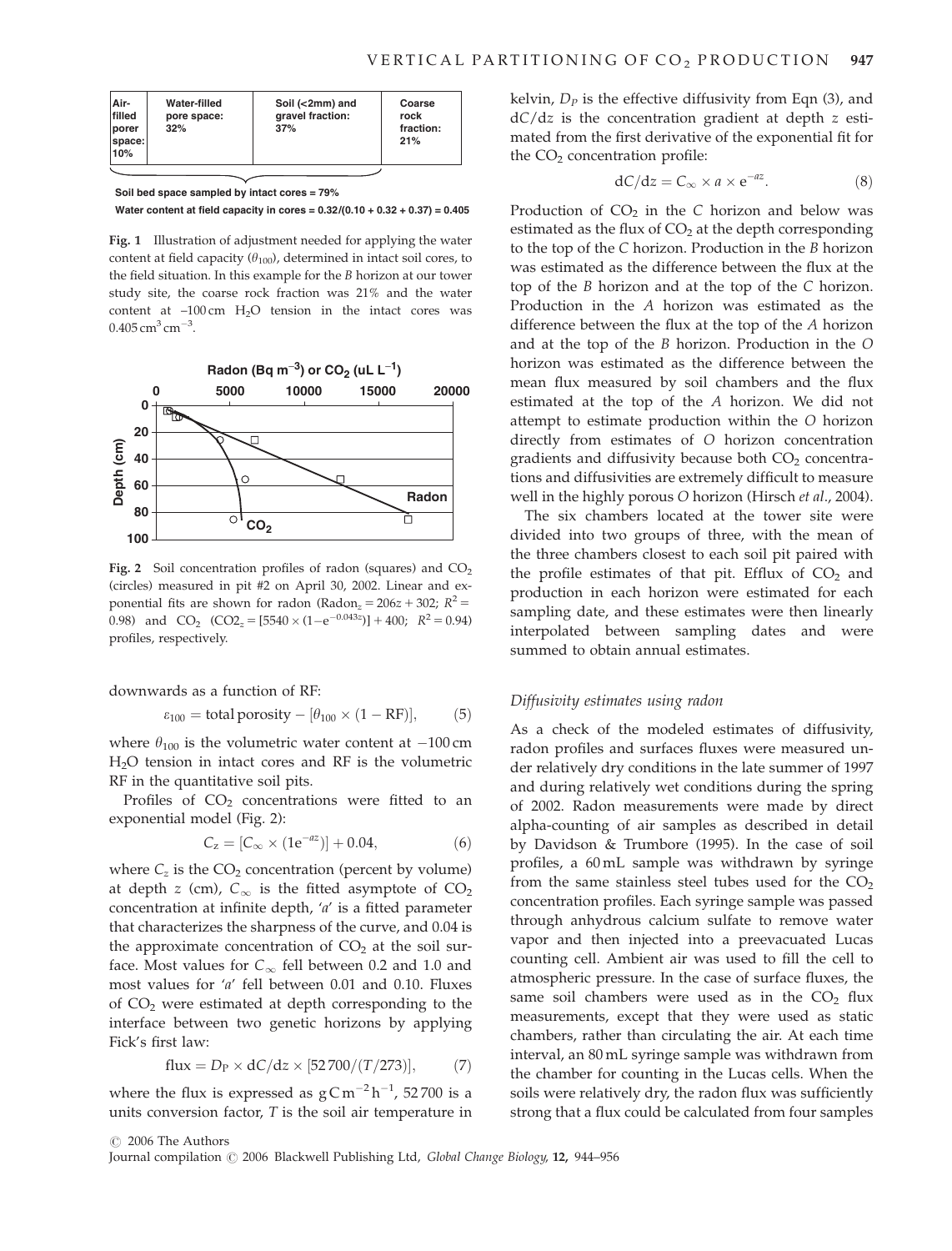

Fig. 3 Comparison between pits #1 and #2 of surface  $CO_2$  efflux (top panel) and soil concentrations of  $CO_2$  at various depths during the 8-year sampling record.

collected at about 20 min intervals. When the soil was wet, the intervals between sampling had to be extended to 50 or even 100 min. Because the chambers had to be kept in place over the soil for so long, which alters the concentration gradient between the soil and the overlying chamber headspace (Davidson et al., 2002b), the increase in radon concentrations within the chamber headspace was often nonlinear. In other words, the rate of increase in radon concentration decreased over time as the headspace concentration approached an asymptote. To correct for this effect, a second-order polynomial function was fit to the chamber concentration data, and the instantaneous slope of the initial increase in radon concentration at time zero was estimated from the first derivative of the polynomial function. This initial slope was combined with the chamber height to calculate a radon flux as  $Bq m^{-2} min^{-1}$ .

Unlike  $CO<sub>2</sub>$  concentration profiles, radon concentration profiles tend to increase with depth throughout the measured profile (Fig. 2). This difference in shapes of the concentration profiles indicates that  $CO<sub>2</sub>$  production declined with depth as the concentration approached an asymptote, whereas there must be a strong source of radon deep in this soil, below the layer of biological activity. Radon concentrations presumably saturate at much greater depths that we were able to dig in this glacial till soil. The nearly linear profiles of radon within the depths that we sampled do not allow us to estimate the depth where radon concentrations saturate or to use an exponential fit of the radon profile to estimate diffusivity, as done by Dörr and Münnich (1990). Instead, by rearranging Fick's first law (Eqn (7)), the average effective diffusivity of the profile can be estimated from the surface radon flux  $(F)$  divided by the slope of a linear fit  $(dC/dz)$  of the radon concentration gradient

$$
D_{\rm P} = F/(\mathrm{d}C/\mathrm{d}z). \tag{9}
$$

This estimate of  $D<sub>P</sub>$  for radon was then multiplied by 1.2 to compare with the modeled  $D_P$  of  $CO<sub>2</sub>$  to account for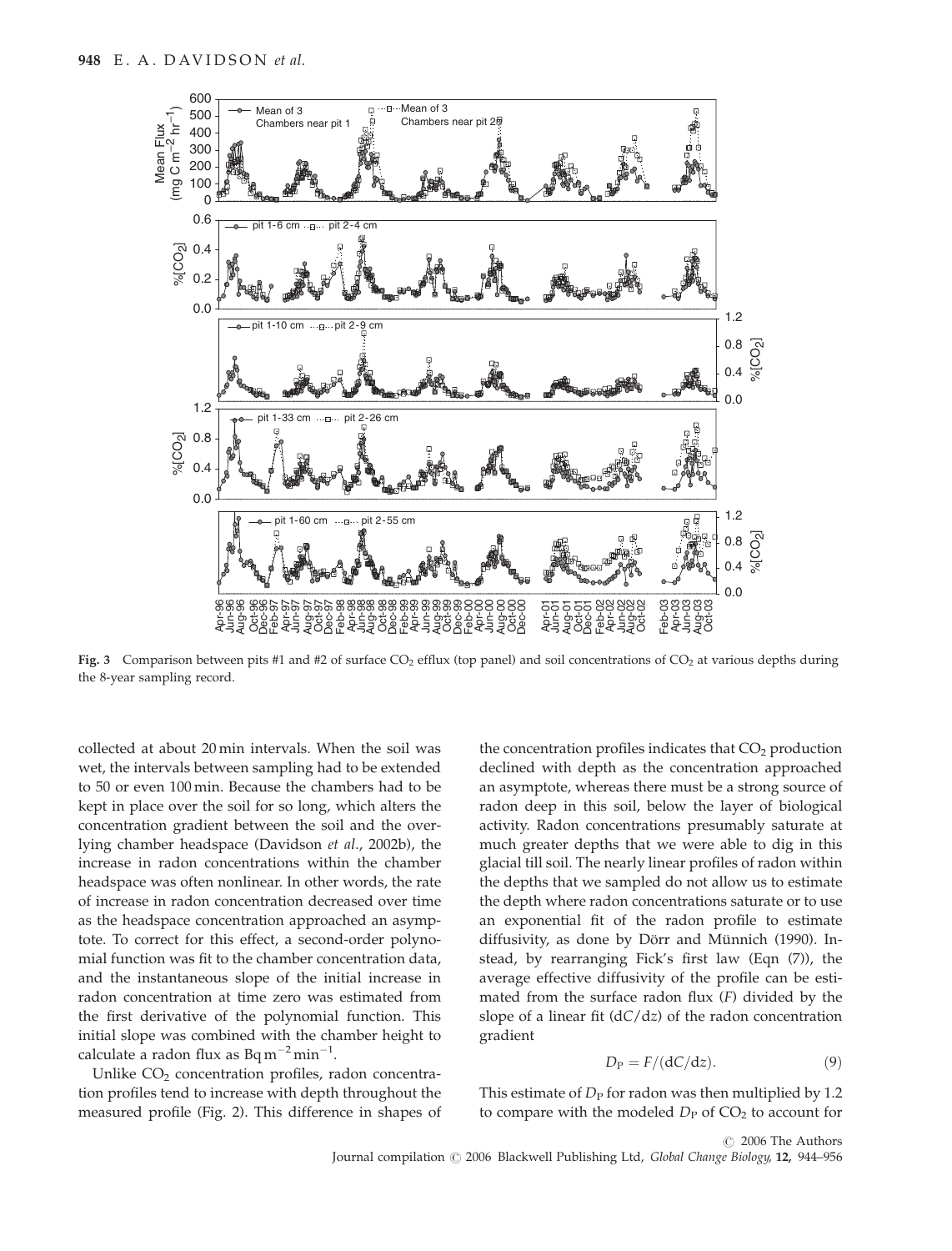

Fig. 4 Long-term record of soil CO<sub>2</sub> efflux (black) and production of CO<sub>2</sub> in the O (red), A (blue), and  $B + C$  (green) horizons in pit #1 (upper panel) and pit #2 (lower panel).

the 20% higher diffusivity of  $CO<sub>2</sub>$  in air  $(D<sub>O</sub>)$  compared with radon in air.

## Results

#### Contributions of the O horizon and mineral soil horizons

Concentrations of  $CO<sub>2</sub>$  within the soil generally followed the same seasonal trend as surface efflux, increasing from winter to summer (Fig. 3). The concentrations at equivalent depths within each duplicate pit at the tower site were in good agreement until 2001, when the concentrations began to diverge below 25 cm depth (Fig. 3). We observed no change in soil wetness or diffusivity that would account for accumulation of  $CO<sub>2</sub>$  in the deep soil of pit #2, so we speculate that roots grew near the sampling tubes in the deep soil horizons of pit #2 beginning in 2001, thus contributing to larger  $CO<sub>2</sub>$  concentrations there.

Total  $CO<sub>2</sub>$  efflux varied by as much as a factor of two across years (Fig. 4, Tables 1 and 2). The O horizon contributed the largest fraction of  $CO<sub>2</sub>$  production compared with other horizons (Fig. 4). An unusually severe summer drought (50% of the 30-year average precipitation during the months of June–August) suppressed efflux in 1999. Estimates of  $CO<sub>2</sub>$  production in the O horizon became negative during 1999, indicating failure of this modeling approach under those severely dry conditions. Potential sources of error, particularly for the 1999 data, are discussed below in the discussion section on sensitivity analysis. The 1999 data have been left out of subsequent regression analyses. Based on mean annual sums, production of  $CO<sub>2</sub>$  in the O horizon accounted for 40–48% of the total efflux (Tables 1 and 2).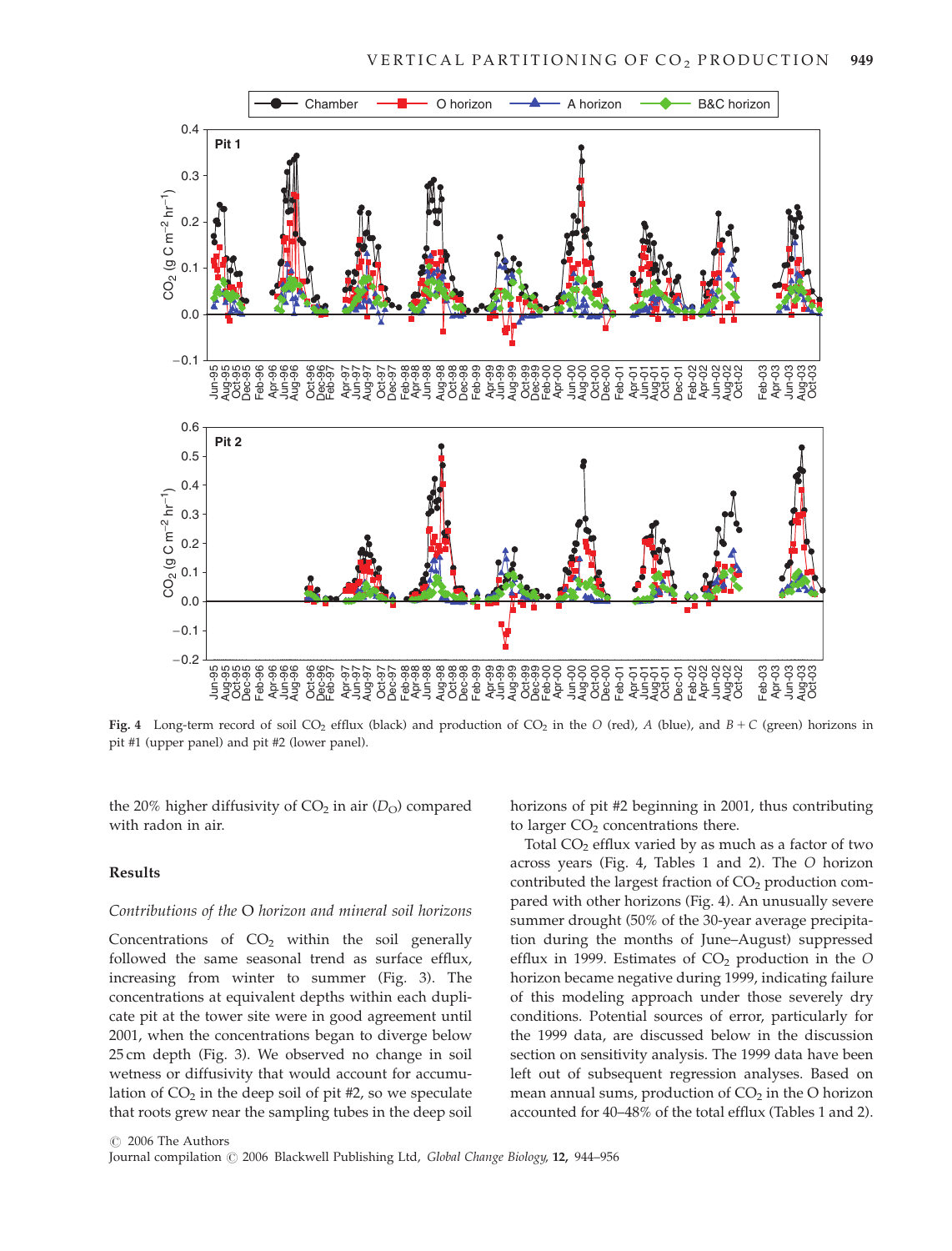Table 1 Total  $CO<sub>2</sub>$  efflux from chamber measurements and  $CO<sub>2</sub>$  production by genetic soil horizon for pit 1 at the tower site

| Year           | Total | Ω   | A   | BW1 and 2 | BW3 and 4 | C  |
|----------------|-------|-----|-----|-----------|-----------|----|
| 1996           | 864   | 430 | 205 | 95        | 75        | 59 |
| 1997           | 682   | 324 | 138 | 99        | 71        | 51 |
| 1998           | 830   | 348 | 226 | 148       | 75        | 34 |
| 1999           | 503   | 44  | 191 | 141       | 98        | 28 |
| 2000           | 809   | 455 | 115 | 121       | 88        | 30 |
| 2001           | 674   | 346 | 119 | 103       | 77        | 29 |
| 2002           | 733   | 204 | 323 | 131       | 59        | 17 |
| 2003           | 662   | 272 | 191 | 112       | 65        | 22 |
| Mean           | 720   | 303 | 188 | 119       | 76        | 34 |
| <b>SD</b>      | 116   | 132 | 68  | 20        | 12        | 14 |
| CV <sub></sub> | 16    | 43  | 36  | 17        | 16        | 43 |

All values are in units of  $gCm^{-2}yr^{-1}$ . Means, standard deviations, and coefficients of variation (CV) are given across years.

Table 2 Total CO<sub>2</sub> efflux from chamber measurements and  $CO<sub>2</sub>$  production by genetic soil horizon for pit 2 at the tower site

| Year           | Total   | Ω      | A   | BW1 and 2 | BW3 and 4 |    |  |  |  |
|----------------|---------|--------|-----|-----------|-----------|----|--|--|--|
| 1996           | No data |        |     |           |           |    |  |  |  |
| 1997           | 551     | 310    | 123 | 82        | 25        | 12 |  |  |  |
| 1998           | 1180    | 803    | 196 | 129       | 24        | 30 |  |  |  |
| 1999           | 400     | $-125$ | 290 | 202       | 24        | 10 |  |  |  |
| 2000           | 952     | 552    | 164 | 189       | 31        | 17 |  |  |  |
| 2001           | 752     | 444    | 128 | 101       | 49        | 30 |  |  |  |
| 2002           | 955     | 245    | 408 | 244       | 42        | 15 |  |  |  |
| 2003           | 1040    | 582    | 236 | 159       | 47        | 18 |  |  |  |
| Mean           | 833     | 402    | 221 | 158       | 35        | 19 |  |  |  |
| <b>SD</b>      | 279     | 297    | 102 | 58        | 11        | 8  |  |  |  |
| CV <sub></sub> | 33      | 74     | 46  | 37        | 33        | 43 |  |  |  |

All values are in units of  $gCm^{-2}yr^{-1}$ . Means, standard deviations, and coefficients of variation (CV) are given across years.

# Effects of temporal variation of temperature and water content

Production estimates within each horizon were correlated to temperatures measured within each horizon, except in the C horizon, where the production signal was too weak to permit statistically significant correlation with temperature (Fig. 5). The temperature sensitivity, expressed as  $Q_{10}$  values, increased from the O horizon ( $Q_{10} = 2.3$ ; 95% confidence interval: 1.7–3.1) to the  $B_{w1}$  horizon ( $Q_{10} = 4.4$ ; 95% confidence interval: 3.4–5.7). The sums of the production predicted in each horizon based on these temperature functions



Fig. 5 Production  $(P)$  of  $CO<sub>2</sub>$  in each soil horizon as a function of temperature measured in that same horizon ( $P = R_{ref10}$ )  $e^{(b(Temp-10)/10)}$ ). The regressions are significant (P<0.05) for all fits except for the C horizon. The  $Q_{10}$  value  $(Q_{10} = e^b)$  is shown for each horizon.

accounted for 61% of the variance in measured surface CO<sub>2</sub> efflux. A temperature function correlating surface  $CO<sub>2</sub>$  efflux and temperature at only 10 cm depth (efflux = 0.090e<sup>(0.987(Temp–10)/10)</sup>; Q<sub>10</sub> = 2.7; 95% confidence interval: 2.3–3.1) also accounted for 61% of the variation of CO2 efflux and predicted nearly identical fluxes as the sum of temperature functions across horizons. Hence, it appears that no predictive capacity of surface  $CO<sub>2</sub>$  efflux based on soil temperatures was gained by partitioning production by horizon as a function of temperature in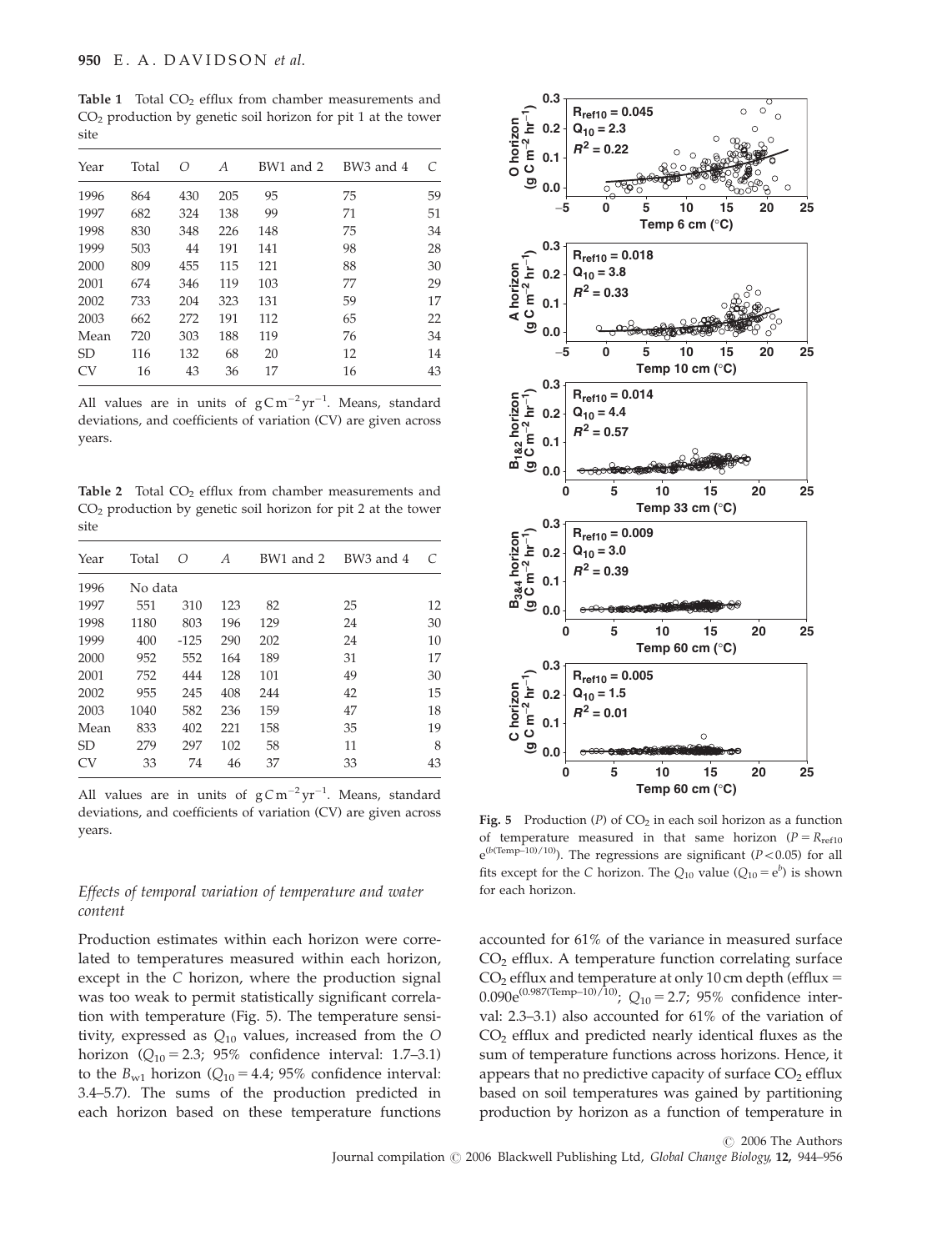

Fig. 6 Seasonal variation in soil temperature at five depths from hourly measurements averaged across 8 years (1996–2003).

each respective horizon. Soil temperatures at depth exhibited less seasonal amplitude and a lag of about 10–20 days in minima and maxima compared with temperatures near the soil surface (Fig. 6). However, the combination of only modest temperature lags among depths and the relatively small contributions of  $CO<sub>2</sub>$  production in B and C horizons (Fig. 5) resulted in little effect of partitioning the temperature function by depth on predictions of surface fluxes.

Soil water content was significantly correlated with soil CO<sub>2</sub> efflux and O horizon production during the months of July–September, but was not correlated with the flux calculated at the top of the A horizon or for production within the A horizon (Fig. 7). Although water content is an input to the estimate of diffusivity within the A horizon (Eqn (3)), other factors, such as the  $CO<sub>2</sub>$  concentration gradient, apparently cancelled this effect. Production of  $CO<sub>2</sub>$  within the A horizon did not appear to respond significantly to variation in soil water content, indicating that most of the temporal variation of  $CO<sub>2</sub>$  production because of wetting and drying occurred in the O horizon. Adding a linear function of volumetric water content at 6 cm depth (the TDR probe at the  $O/A$  interface) to the empirical temperature model  $(CO_2 \text{ efflux} = 0.308e^{(1.149(Temp-10)/10)}1.000\theta_{6 \text{ cm}})$ increased the  $R^2$  value from 0.61 to 0.69, which is consistent with previous regression analyses of temporal variation of soil respiration at this study site (Savage & Davidson, 2001). Similarly, adding a linear water function to the temperature model of  $O$  horizon  $CO<sub>2</sub>$ production (O horizon production =  $0.547e^{(1.002(Temp-10)/10)}$  $0.285\theta_{6 \text{ cm}}$ ) also improved the  $R^2$  value from 0.22 to 0.42. A soil moisture power function (O horizon productio $n = 0.553e^{(1.147(Temp-10)/10)}\theta_{6 \text{ cm}}^{2.087}$  further increases the  $R^2$ value to 0.49. The increase in the exponential parameter for apparent temperature sensitivity from 0.833 to 1.147



Fig. 7 Effect of water contents measured at 6 and 10 cm depths (top and middle of  $A$  horizon) on surface  $CO<sub>2</sub>$  efflux,  $O$  horizon production, flux at the top of the A horizon (6 cm depth), and A horizon production. The linear regressions are significant  $(P<0.05)$  in the top two panels.

implies an increase in the apparent  $Q_{10}$  value from 2.3 to 3.2 when the moisture power function term is added.

# Comparison of modeled diffusivity of  $CO<sub>2</sub>$  and measured diffusivity of radon

Modeled diffusivity was well correlated with radonbased measured diffusivity, but with an offset and with a slope of less than unity (Fig. 8). This is true regardless of whether the comparison is made with modeled diffusivity of the A horizon only or with an average of all horizons, although the slope is somewhat lower and the Y-intercept somewhat higher for the regression with the modeled A horizon diffusivities. The radon-based diffusivity estimate is an integrated average of the entire profile. On average, the modeled diffusivities are about 36% higher than the diffusivities based on radon measurements. Radon-based estimates could be subject to errors in radon surface flux measurements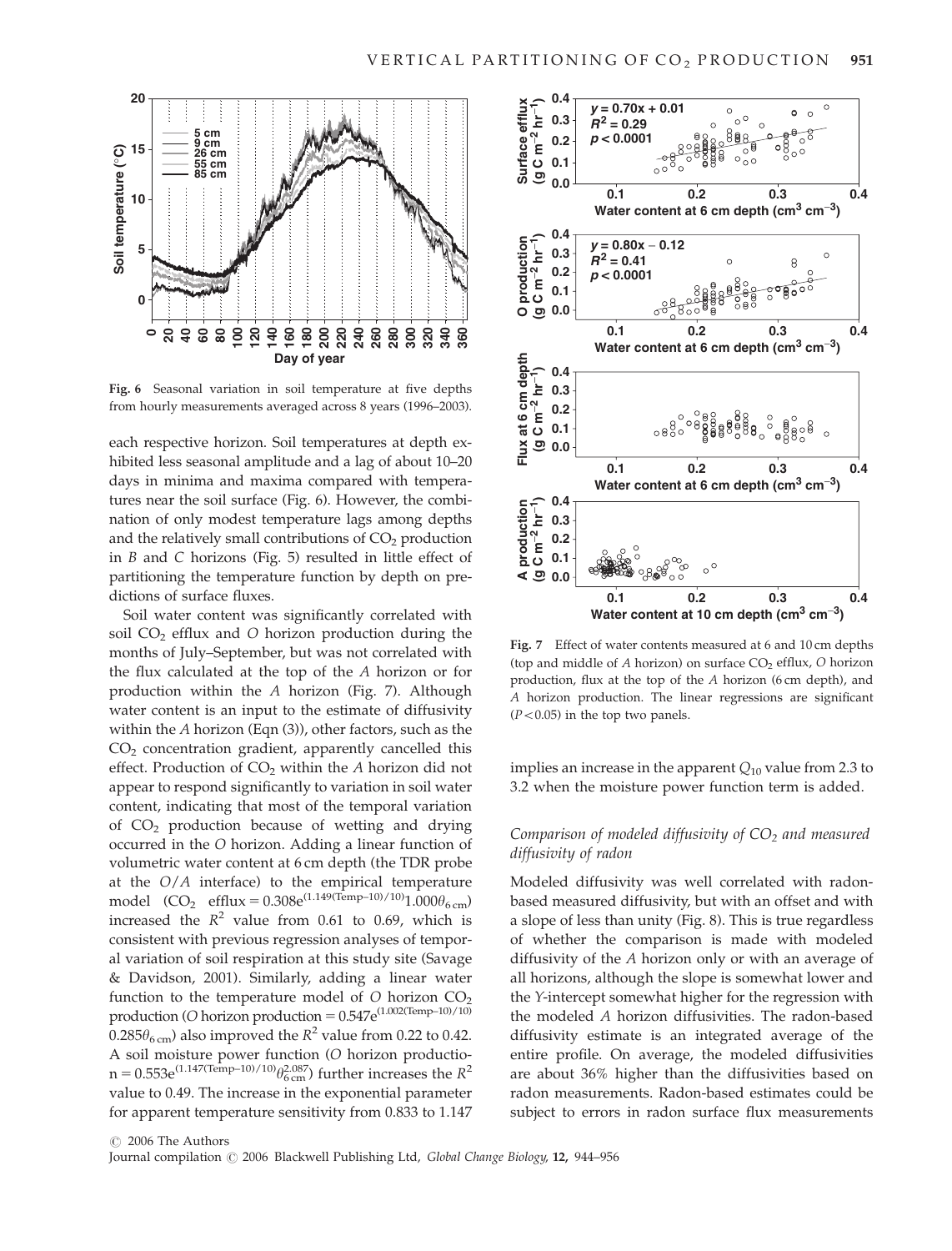

Fig. 8 Comparison of radon-based estimates of mean diffusivity of the entire profile (multiplied by 1.2 for comparison with  $CO<sub>2</sub>$  diffusivity; see methods section) with modeled  $CO<sub>2</sub>$  diffusivity for the A horizon (squares) and the arithmetic average of modeled diffusivities of all horizons (circles). The linear regression for the profile average is shown (modeled average profile diffusivity =  $0.91 \times$  radon-based diffusivity +  $0.005$ ;  $R^2 = 0.94$ ). The linear regression for the modeled A horizon diffusivity (not shown) is: modeled A horizon diffusivity  $= 0.79 \times$  radonbased diffusivity + 0.007;  $R^2 = 0.96$ ).

and in measuring and fitting the radon concentration gradients. Assuming that the radon-based estimates are correct and that the modeled diffusivities in the mineral soil are too high, then the model would overestimate  $CO<sub>2</sub>$  flux at the top of the A horizon and thus underestimate production of  $CO<sub>2</sub>$  in the O horizon. If modeled diffusivity in the A horizon is overestimated by 36%, then the O horizon production would constitute 54–65% of the total  $CO<sub>2</sub>$  surface efflux. Hence, the model estimates of O horizon production reported above, at 40–48% of surface  $CO<sub>2</sub>$  efflux, may be conservative.

# Sensitivity analysis

In addition to comparing modeled and measured diffusivities within the soil profile, we conducted a sensitivity analysis of the factors that affect modeled diffusivity in the mineral soil, and the resulting estimate of  $CO<sub>2</sub>$  production in the O horizon. This modeling approach requires the input of four temporal variables (Fig. 9a) and six fixed parameters (Fig. 9b). Using pit #1 of the tower site as a test case, we systematically varied each parameter or variable by a factor of 0.5, 0.75, 0.9, 1.0, 1.1, 1.25, and 1.5, while keeping all others constant. The mean annual production of the O horizon was used as the output variable to test the sensitivity of variation in each parameter and variable. The estimate of O horizon production was most sensitive to variation in mineral soil BD and TDR measurements of volumetric water content (Fig. 9), both of which directly affect the estimate of air-filled porosity  $(\varepsilon)$  in Eqn  $(3)$ . The sensi-



Fig. 9 Analysis of sensitivity of annual O horizon  $CO<sub>2</sub>$  production estimates to variation in each input variable for temporally varying factors (upper panel: volumetric water content,  $C_{\infty}$  and a from Eqns (6) and (8), and soil temperature) and fixed parameters (lower panel:  $\theta_{100}$  and RF from Eqn (5), BD from Eqn (1), carbon content from Eqn (2), horizon depth from Eqns (6) and (8), and the fitted 'b' term of the water retention curve from Eqn (4)).

tivity was asymmetric, because of the nonlinearity of the diffusivity function (Eqn (3)). The estimates of diffusivity in the mineral soil and, hence, production of  $CO<sub>2</sub>$  in the O horizon, are especially sensitive to water content at the low end of the range of observed water contents (Fig. 9a).

The O horizon production was also linearly sensitive to estimates of  $C_{\infty}$  and a (Fig. 9a), which are derived from curve fitting of the  $CO<sub>2</sub>$  concentration profiles (Eqn (6)). A 10% variation in estimates of  $C_{\infty}$  and a each caused about a 12% change in the estimated O horizon production. This sensitivity analysis indicates that O horizon production was less sensitive to all other parameters and variables (Fig. 9), although hidden effects of RF estimates are also discussed below.

### Discussion

## Importance of the organic horizon of the forest soil

The estimate of 300–400 g C m<sup>-2</sup> yr<sup>-1</sup> mean annual production in the O horizon is about 40–48% of mean annual soil  $CO<sub>2</sub>$  efflux. This estimate is slightly higher than that of Bowden et al. (1993), who used a litter removal experiment to estimate that the litter layer contributed 37% of total soil  $CO<sub>2</sub>$  efflux at a different study area within the Harvard Forest property.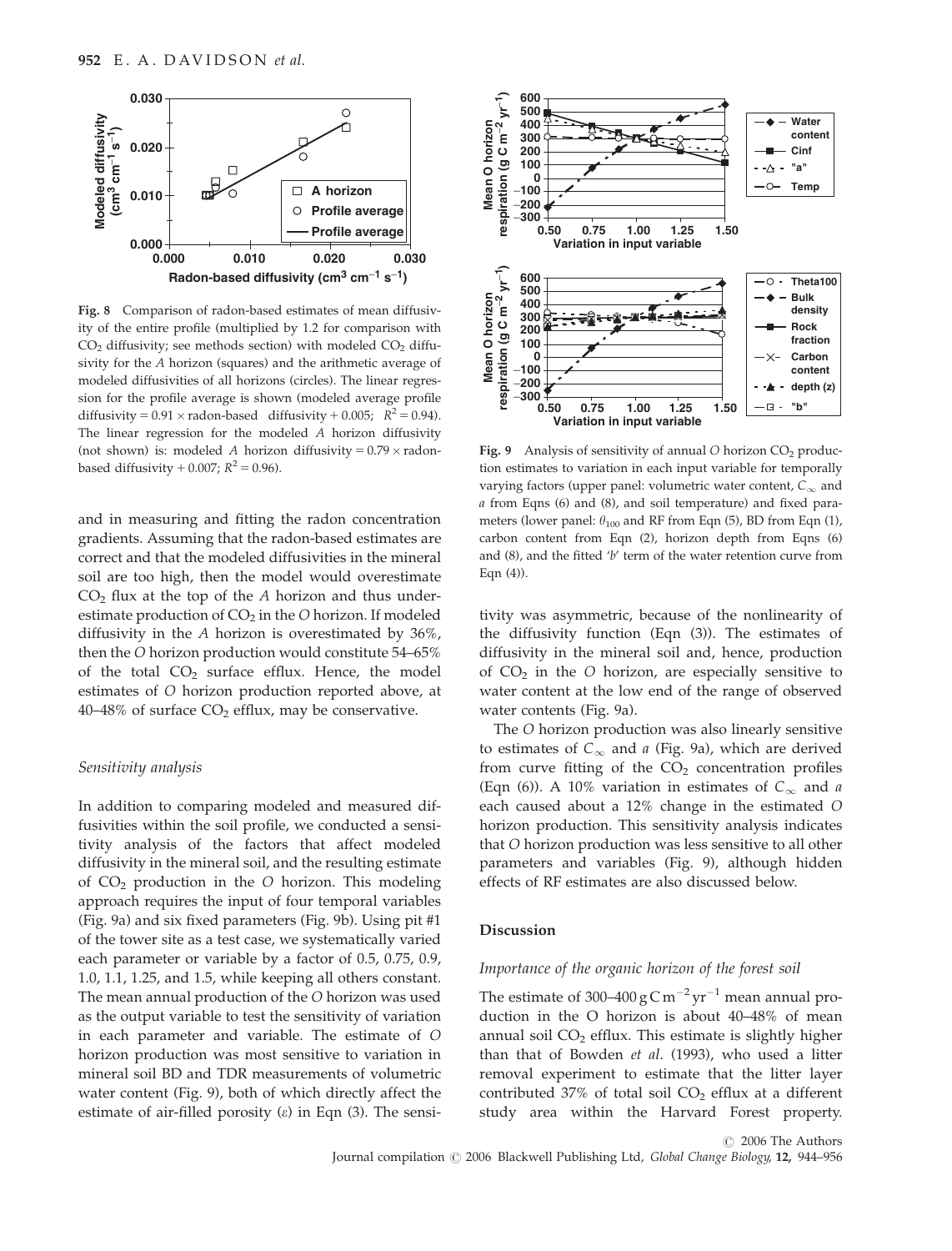Buchmann (2000) also used O horizon removal experiments to estimate that  $30-40\%$  of the soil  $CO<sub>2</sub>$  efflux was generated in the O horizon of several spruce forests of Germany. Based on lower diffusivities in the mineral soil measured by the radon method compared with the model in the present study, our estimate of the importance of the O horizon is likely to be conservative, and its contribution could be as high as 50–60% of total soil  $CO<sub>2</sub>$  production.

Our annual estimates of soil respiration are within the range of 60–80% of total ecosystem respiration measured by eddy covariance (Goulden et al., 1996; Barford et al., 2001). Our O horizon production estimate is about twice the rate of mean annual litterfall C (Davidson et al., 2002a). Leaching of DOC from the O horizon to the mineral soils, estimated at  $22 g C m^{-2} yr^{-1}$  (Currie et al., 1996), is a relatively small component of the O horizon C budget. Therefore, assuming that the O horizon is at steady state over the long term, no more than half of the O horizon  $CO<sub>2</sub>$  production, on average, can come from decomposition of organic matter. Root and mycorrhizal respiration and decomposition of root tissue, root exudates, and mycorrhizal C must comprise the other half (or more) of the  $CO<sub>2</sub>$  production in the O horizon.

O horizon production of  $CO<sub>2</sub>$  was more variable among years (Tables 1 and 2) than was litterfall (170– 270 g C m $^{-2}$  yr $^{-1}$ ; Davidson *et al.,* 2002a), indicating that the O horizon could serve as a significant transient source or sink of C on an interannual basis. The variation in the estimate of  $CO<sub>2</sub>$  production in the O horizon is larger than interannual variation in net ecosystem exchange of C at the tower (Barford et al., 2001). A transient sink in the O horizon because of incomplete decomposition of C inputs would be most likely in years with below average summertime precipitation. Reduced summertime soil respiration because of drought is a common observation in the literature (Davidson et al., 1998; Savage & Davidson, 2001; Xu & Qi, 2001; Borken et al., 2002, 2006; Irvine & Law, 2002; Rey et al., 2002; Hanson et al., 2003; Janssens & Pilegaard, 2003; Subke et al., 2003; Curiel Yuste et al., 2004), but the soil horizons most affected have not been clear, and the evidence has been conflicting at times (cf. Buchmann, 2000; Subke et al., 2003). A transient O horizon C sink because of incomplete decomposition of leaf and root litter inputs is consistent with eddy covariance estimates of relatively high net ecosystem exchange of C during summer drought years at the Harvard Forest (Barford et al., 2001) and lower ecosystem respiration during the dry season in a tropical forest (Saleska et al., 2003). A 5-year throughfall displacement experiment caused an increase of 220 g  $C m^{-2}$ in the litter layer stock of C in a temperate forest of Tennessee, USA (Johnson et al., 2002).

Higher  $Q_{10}$  values for  $CO<sub>2</sub>$  production in the mineral soil than in the O horizon might reflect greater relative importance of seasonality of root growth and root inputs to the mineral soil. In another study at the Harvard Forest, Boone et al. (1998) calculated a  $Q_{10}$  of 4.7 for root-related  $CO<sub>2</sub>$  production (seasonal growth and respiration). On the other hand, lower  $Q_{10}$  values in the O horizon may simply reflect water limitation in that horizon in the late summer, when the soil is warm throughout the profile, but only the O horizon is sufficiently dry to experience suppressed  $CO<sub>2</sub>$  production.

## Uncertainties of estimates of  $CO<sub>2</sub>$  production by horizon

The accuracy of the estimate of  $CO<sub>2</sub>$  production as a function of depth using this profile modeling approach is difficult to evaluate. When the diffusivity of the A horizon is overestimated, then the flux at the top of the A horizon is overestimated, which results in an underestimate of the production in the O horizon. Using data at the same site from only 1996, and using higher estimates of diffusivity generated by the Millington  $\&$ Quirk (1961) model, Gaudinski et al. (2000) estimated that O horizon production was  $190 \text{ g C m}^{-2} \text{ yr}^{-1}$ . We estimate twice as much mean annual O horizon production here using the Moldrup et al. (2000) model of mineral soil diffusivity. If we used our lower radonbased estimates of mineral soil diffusivity, the estimate of  $CO<sub>2</sub>$  production in the O horizon would be even higher. We suspect that both models may overestimate diffusivity in this mineral soil for two reasons. First, the radon measurements indicate lower diffusivities. Second, we encountered estimates of  $CO<sub>2</sub>$  flux at the top of the A horizon that exceeded mean chamber flux measurements during the dry summer conditions of 1999.

Several factors could explain this 1999 inconsistency, including: (1) an unknown source of error in our chamber flux measurements that was unique to 1999; (2) a greater importance of advection processes under dry conditions, which contribute to  $CO<sub>2</sub>$  efflux that is inadequately sampled by chamber measurements (Risk et al., 2002b); (3) inaccurate volumetric water content estimates, especially at the extreme dry end of the TDR calibration curve; (4) high sensitivity of the diffusivity model to small differences in water content, especially when the soil is very dry (Fig. 9a); (5)  $CO<sub>2</sub>$  concentration profiles in dry soils that conform more to a linear function than an exponential function of increasing concentration with depth; and (6) a systematic overestimation of mineral soil diffusivity of unknown origin from our application of the Moldrup et al. (2000) model.

Although the sensitivity analysis (Fig. 9b) showed that O horizon production was not strongly sensitive to the value of the RF parameter used to adjust water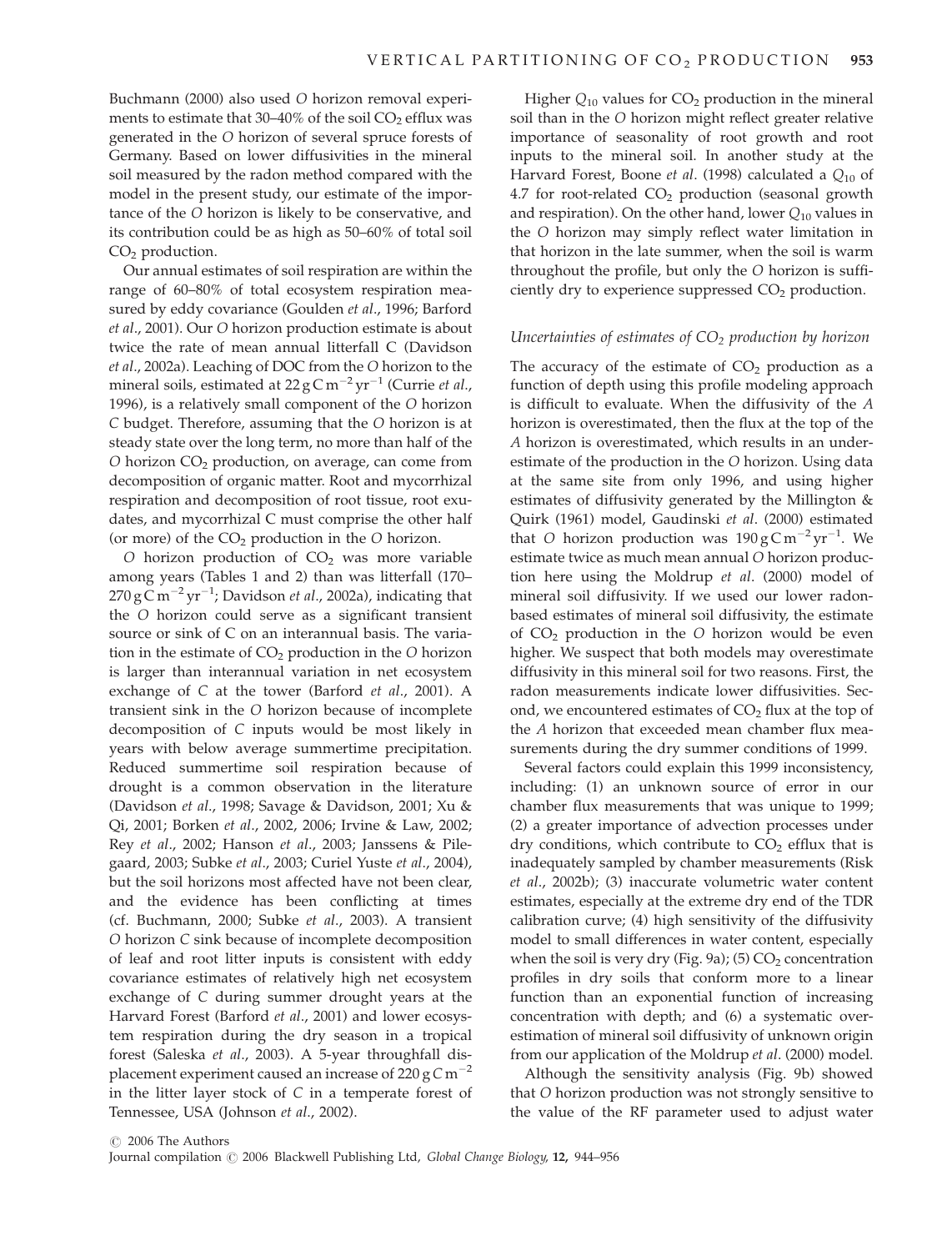content at field capacity in Eqn (5), the presence of rocks also affects other measured parameters and may thus contribute indirectly, but systematically, to uncertainties in the model output. Rocks are included in our field and laboratory measurements of BD, and the resulting BD estimates are inserted directly into the model parameterization. Because we measured BD rather than modeled BD as a function of RF, the RF does not affect BD in the sensitivity analysis. Errors in sampling rocks would, however, clearly affect the field estimate of BD, which is one of the parameters to which the model is very sensitive (Fig. 9b), because it determines the calculation of total porosity (Eqn (1)). Hence, our estimates of porosity and diffusivity are also affected by rocks to the extent that we measured them adequately in  $1\,\mathrm{m}\times1\,\mathrm{m}$  soil pits. The same could be true for coarse roots, although they are usually less abundant than rocks in this glacial till soil. Some methods for measuring BD exclude rocks and some databases report only rock-free BD, which would cause an error in the estimate of total porosity in Eqn (1). The transition from O to A horizons is often difficult to identify unequivocally, and the presence of rocks makes it even more difficult to judge the depth of each horizon, which also influences the BD estimate. Finally, diffusivity models are based on studies of porous media, and the effects of the presence of large rocks interspersed in the matrix of small soil particles and pore spaces have not been addressed theoretically. The models address tortuosity of pore spaces among soil particles ranging in size from clay to sand and among soil aggregates, but they do not specifically address the effects of rocks on the tortuosity of diffusional pathways within soil profiles. Hence, our application of the model of Moldrup et al. (2000) could include some unrecognized biases because of the absence of consideration of the role of rocks in the underlying model structure.

Mismatching the profile modeling with the appropriate surface chamber flux measurements is also a potential source of error in our method of estimating O horizon  $CO<sub>2</sub>$  production. For preliminary data analysis during the first several years of our study, we used the mean of all six chambers at the tower site for comparing with profile estimates of  $CO<sub>2</sub>$  flux from both soil pits. However, when we noticed that the  $CO<sub>2</sub>$  concentrations at 26 and 55 cm depths in pit #2 began to diverge from concentrations at equivalent depths in pit #1 in 2001 (Fig. 3), we examined the fluxes from individual chambers to see if there was a similar divergence in surface  $CO<sub>2</sub>$  efflux. The three chambers closest to pit #2 did, indeed, yield higher fluxes than the other three chambers from 2001 onward (Fig. 3a). Therefore, we split the surface flux measurements into two means of three chambers each, and paired these with their respective

nearby profile measurements. If we had not done so, the estimated flux at the top of the A horizon in pit #2 would have exceeded the overall site mean of the chamber flux measurements from 2001 onward.

Finally, it should be noted that this profile modeling approach assumes that the  $CO<sub>2</sub>$  concentrations are temporarily at steady state at the moment of measurement. We know that this assumption cannot always be true, especially following wetting events. Rapid changes of  $CO<sub>2</sub>$  concentrations at one or more depths could cause the concentration profile to diverge from a typical shape fitted by our exponential function (Eqn (6); Fig. 2). Data were not used when the exponential curve fit was not statistically significant at  $P < 0.05$ , which may have eliminated some dates when  $CO<sub>2</sub>$ profiles were not near steady state. However, it is still possible that production estimates by horizon could be underestimated or overestimated if  $CO<sub>2</sub>$  concentrations were undergoing rapid changes at the time of sampling. Jassal et al. (2004, 2005) demonstrated that this source of error would be brief in the coarse texture forest soil that they studied because diffusion of  $CO<sub>2</sub>$  through the soil profile was rapid relative to changes in rates of  $CO<sub>2</sub>$ production. Furthermore, because the sensitivity analysis in our study indicated that estimates of O horizon production of  $CO<sub>2</sub>$  were only moderately affected by uncertainties in the 'a' and ' $C_{\infty}$ ' parameters of the CO<sub>2</sub> concentration profile fits (Fig. 9a), departure from stea $dy$ -state conditions of the  $CO<sub>2</sub>$  profile probably caused only modest errors.

## Conclusions

Large uncertainties remain regarding the use of diffusivity models in soils, especially where rock content and spatial heterogeneity are large. The uncertainties of this measurement approach do not permit us to assign a specific error term to the estimates of production in the O horizon. However, our modeled estimate that the O horizon contributes at least 40% of the total annual soil  $CO<sub>2</sub>$  efflux at this site is probably conservative.

Despite uncertainty in the accuracy of the relative contributions of each horizon on an annual basis, vertical partitioning provided insight into the depth dependence of seasonal patterns of  $CO<sub>2</sub>$  production. The temperature sensitivity of  $CO<sub>2</sub>$  production varied across soil horizons, although the partitioning of  $CO<sub>2</sub>$  production by horizon did not improve the overall prediction of surface  $CO<sub>2</sub>$  effluxes based on temperature functions alone. On the other hand, partitioning of fluxes by horizon did demonstrate that the O horizon is a source of large seasonal and interannual variations in  $CO<sub>2</sub>$ production, and that water content covaried with  $CO<sub>2</sub>$ production only in the O horizon. A logical next step to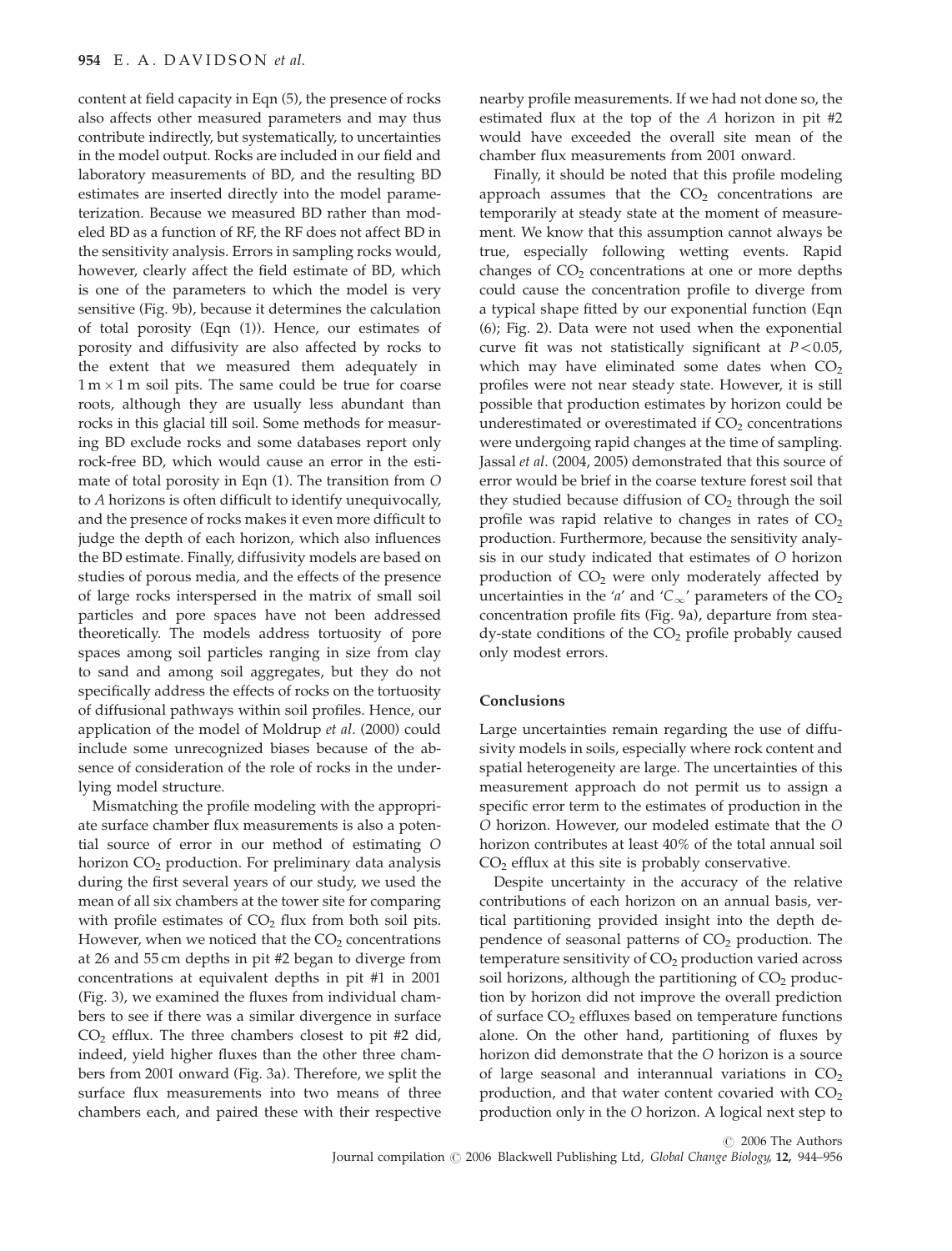this modeling approach would be to include estimates of accumulation and depletion of readily available carbon substrates by horizon, although this would require temporal estimates of carbon inputs that are difficult to obtain.

Although the O horizon of a mature or advanced successional forest may be at steady state over the long term of several years, the large interannual variation in estimates of  $O$  horizon  $CO<sub>2</sub>$  production demonstrated in this study indicate that this layer could be a transient interannual source or sink of ecosystem carbon. This transient source or sink of carbon in the O horizon is of similar magnitude as eddy covariance measurements of interannual variation in net ecosystem exchange of carbon.

## Acknowledgements

We thank Harvard Forest summer interns, Ilse Ackerman, Jesse Reynolds, Lauren Interess, Evan Kane, Craig Skipton, Jason Eaton, Katie Angeloni, Rosa Navarro, Chris Arabia, Linda Wan, Amanda Brown, Jeff Law, Naomi Clark, and Rose Phillips for their hard work in the field. W. Borken acknowledges the financial support received by the Deutsche Forschungsgemeinschaft. This research was supported by the Office of Science (BER), US Department of Energy, through the Northeast Regional Center of the National Institute for Global Environmental Change under Cooperative Agreement No. DE-FC02-03ER63613 and by NSF award No. 0223188. Financial support does not constitute an endorsement by DOE or NSF of the views expressed in this article.

#### References

- Barford CC, Wofsy SC, Goulden ML et al. (2001) Factors controlling long- and short-term sequestration of atmospheric  $CO<sub>2</sub>$  in a mid-latitude forest. Science, 294, 1688–1691.
- Boone RD, Nadelhoffer KJ, Canary JD et al. (1998) Roots exert a strong influence on the temperature sensitivity of soil respiration. Nature, 396, 570–572.
- Borken W, Davidson EA, Savage K et al. (2003) Drying and wetting effects on CO<sub>2</sub> release from organic horizons. Soil Science Society of America Journal, 67, 1888–1896.
- Borken W, Savage K, Davidson EA et al. (2006) Effects of experimental drought on soil respiration and radiocarbon efflux from a temperate forest soil. Global Change Biology, 12, 177–193.
- Borken W, Xu YJ, Davidson EA et al. (2002) Site and temporal variation of soil respiration in Eurpoean beech, Norway spruce, and Scots pine forests. Global Change Biology, 8, 1205– 1216.
- Bowden RD, Nadelhoffer KJ, Boone RD et al. (1993) Contributions of aboveground litter, belowground litter, and root respiration to total soil respiration in a temperate mixed hardwood forest. Canadian Journal of Forest Research, 23, 1402– 1407.
- Buchmann N (2000) Biotic and abiotic factors controlling soil respiration rates in Picea abies stands. Soil Biology and Biochemistry, 32, 1625–1635.
- Compton JE, Boone RD (2000) Long-term impacts of agriculture on soil carbon and nitrogen in New England forests. Ecology, 81, 2314–2330.
- Cook FJ, Thomas SM, Kelliher FM et al. (1998) A model of onedimensional steady-state carbon dioxide diffusion from soil. Ecological Modeling, 109, 155–164.
- Currie WS, Aber JD, McDowell WH, Boone RD, Magill AH (1996) Vertical transport of dissolved organic C and N under long-term N under N amendments in pine hardwood forests. Biogeochemistry, 35, 471–505.
- Curiel Yuste J, Janssens IA, Carrara A et al. (2004) Annual Q10 of soil respiration reflects plant phenological patterns as well as temperature sensitivity. Global Change Biology, 10, 161–169.
- Davidson EA, Belk E, Boone RD (1998) Soil water content and temperature as independent or confounded factors controlling soil respiration in a temperate mixed hardwood forest. Global Change Biology, 4, 217–227.
- Davidson EA, Ishida FY, Nepstad DC (2004) Effects of an experimental drought on soil emissions of carbon dioxide, methane, nitrous oxide, and nitric oxide in a moist tropical forest. Global Change Biology, 10, 718–730.
- Davidson EA, Savage KE, Bolstad P et al. (2002a) Belowground carbon allocation in forests estimated from litterfall and IRGAbased soil respiration measurements. Agriculture and Forest Meteorology, 113, 39–51.
- Davidson EA, Savage K, Verchot LV et al. (2002b) Minimizing artifacts and biases in chamber-based measurements of soil respiration. Agricultural and Forest Meteorology, 113, 21–37.
- Davidson EA, Trumbore SE (1995) Gas diffusivity and production of  $CO<sub>2</sub>$  in deep soils of the eastern Amazon. Tellus B, 47, 550–565.
- Dörr H, Münnich KO (1990) <sup>222</sup>Rn flux and soil air concentration profiles in west Germany. Soil 222Rn as tracer for gas transport in the unsaturated soil zone. Tellus, 42B, 20–28.
- Foster D (1992) Land use history (1730–1990) and vegetation dynamics in Central New England, USA. Journal of Ecology, 80, 753–772.
- Gaudinski JB, Trumbore SE, Davidson EA et al. (2000) Soil carbon cycling in a temperate forest: radiocarbon-based estimates of residence times, sequestration rates and partitioning of fluxes. Biogeochemistry, 51, 33–69.
- Goulden ML, Munger JW, Fan S-M et al. (1996) Measurements of carbon sequestration by long-term eddy covariance: methods and a critical evaluation of accuracy. Global Change Biology, 2, 169–182.
- Hanson PJ, O'Neill EG, Chambers MLS et al. (2003) Soil respiration and litter decomposition. In: North American Temperate Deciduous Forest Responses to Changing Precipitation Regimes (eds Hanson PJ, Wullschleger SD), pp. 163–189. Springer-Verlag, New York.
- Hashimoto S, Suzuki M (2002) Vertical distribution of carbon dioxide diffusion coefficients and production rares in forest soils. Soil Science Society of America Journal, 66, 1151–1158.

 $\odot$  2006 The Authors

Journal compilation  $\odot$  2006 Blackwell Publishing Ltd, Global Change Biology, 12, 944–956